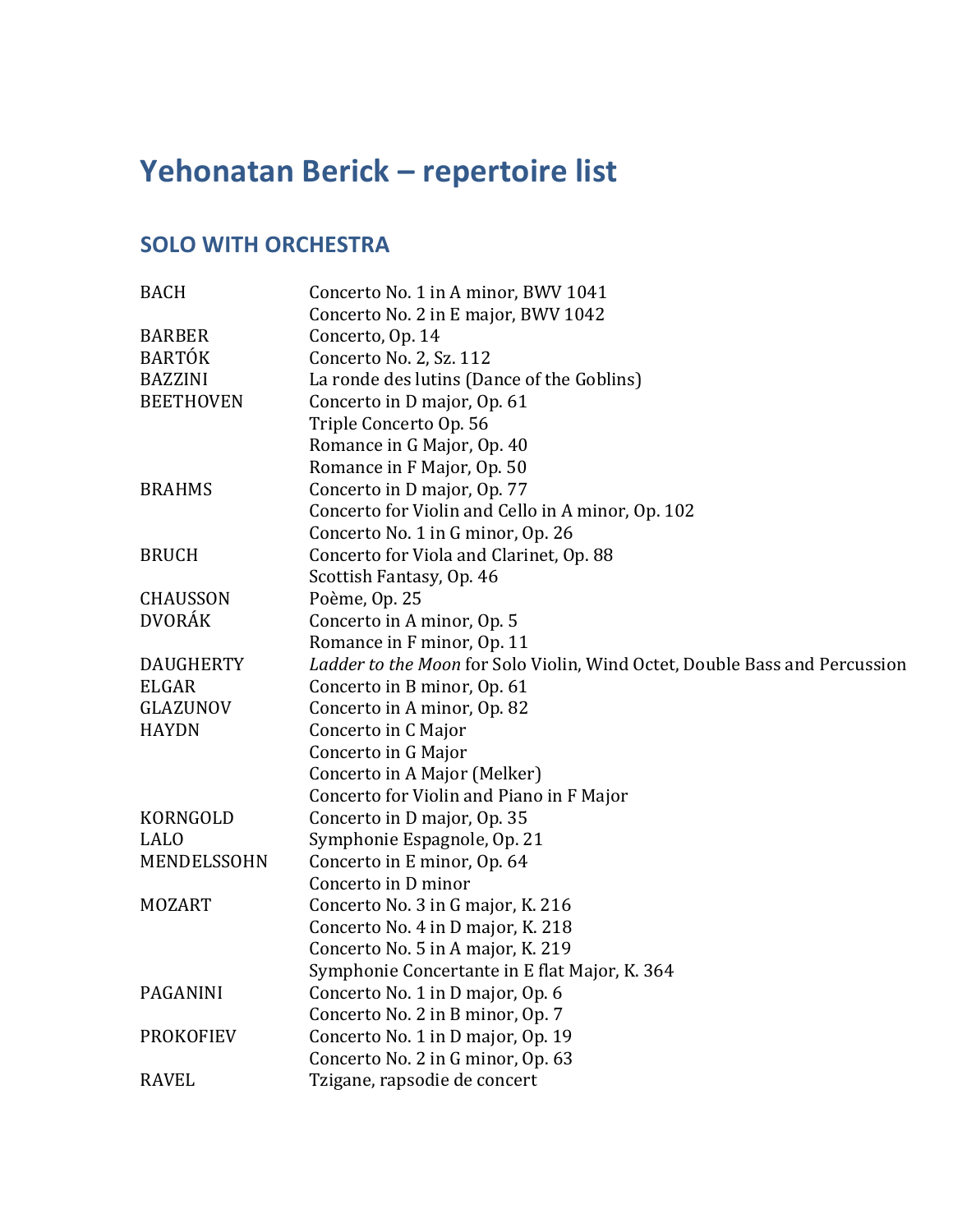| SAINT-SAËNS        | Concerto No. 3 in B minor, Op. 61            |
|--------------------|----------------------------------------------|
|                    | Introduction and Rondo Capriccioso           |
|                    | Havanaise                                    |
| <b>SARASATE</b>    | Zigeunerweisen (Gypsy Airs)                  |
|                    | Carmen Fantasy Op. 25                        |
| <b>SCHUBERT</b>    | Rondo in A Major for Violin and Strings      |
| SHOSTAKOVICH       | Concerto No. 1 in A minor, Op. 77            |
| <b>SIBELIUS</b>    | Concerto in D minor, Op. 47                  |
| <b>SINDING</b>     | Suite in A Minor, Op. 10                     |
| <b>TCHAIKOVSKY</b> | Concerto in D major, Op. 35                  |
| <b>VIEUXTEMPS</b>  | Concerto No. 5 in A minor, Op. 37 ("Gretry") |
| <b>VIVALDI</b>     | Ballade et Polonaise                         |
| WIENIAWSKI         | The Seasons, Op. 8, Nos. 1-4                 |
|                    | Concerto No. 1 in F sharp minor, Op. 14      |
|                    | Concerto No. 2 in D minor, Op. 22            |
|                    | Polonaise Brilliante No. 1                   |
|                    | Polonaise Brilliante no. 2                   |

## **UNACCOMPANIED REPERTOIRE**

| <b>BACH</b>      | The Complete Sonatas and Partitas |
|------------------|-----------------------------------|
| <b>BARTOK</b>    | Solo Sonata                       |
| <b>BEN HAIM</b>  | Sonata in G for Solo Violin       |
| CORIGLIANO       | The Red Violin Caprices           |
| <b>PAGANINI</b>  | The Complete 24 Caprices Op. 1    |
| <b>PROKOFIEV</b> | Solo Sonata Op. 115               |
| <b>SCHULHOFF</b> | Solo Sonata                       |
| <b>TELEMANN</b>  | 12 Fantasies                      |
| YSAŸE            | 6 Sonatas for Solo Violin, Op.27  |
|                  |                                   |

## **VIOLIN AND PIANO – COLLABORATIVE**

| <b>BACH</b>      | Complete Violin Sonatas with Keyboard                         |
|------------------|---------------------------------------------------------------|
| <b>BEETHOVEN</b> | <b>Complete Violin Sonatas</b>                                |
| <b>BRAHMS</b>    | Complete Violin Sonatas and Scherzo from F-- - A-- - E Sonata |
| <b>BEN HAIM</b>  | <b>Improvisation and Dance</b>                                |
| <b>BUSONI</b>    | Violin Sonata in E minor, Op. 29                              |
|                  | Violin sonata in E minor, Op. 36a                             |
| CORIGLIANO       | Violin Sonata                                                 |
| <b>CURRIER</b>   | Aftersong                                                     |
|                  | Clockwork                                                     |
|                  | Entanglement                                                  |